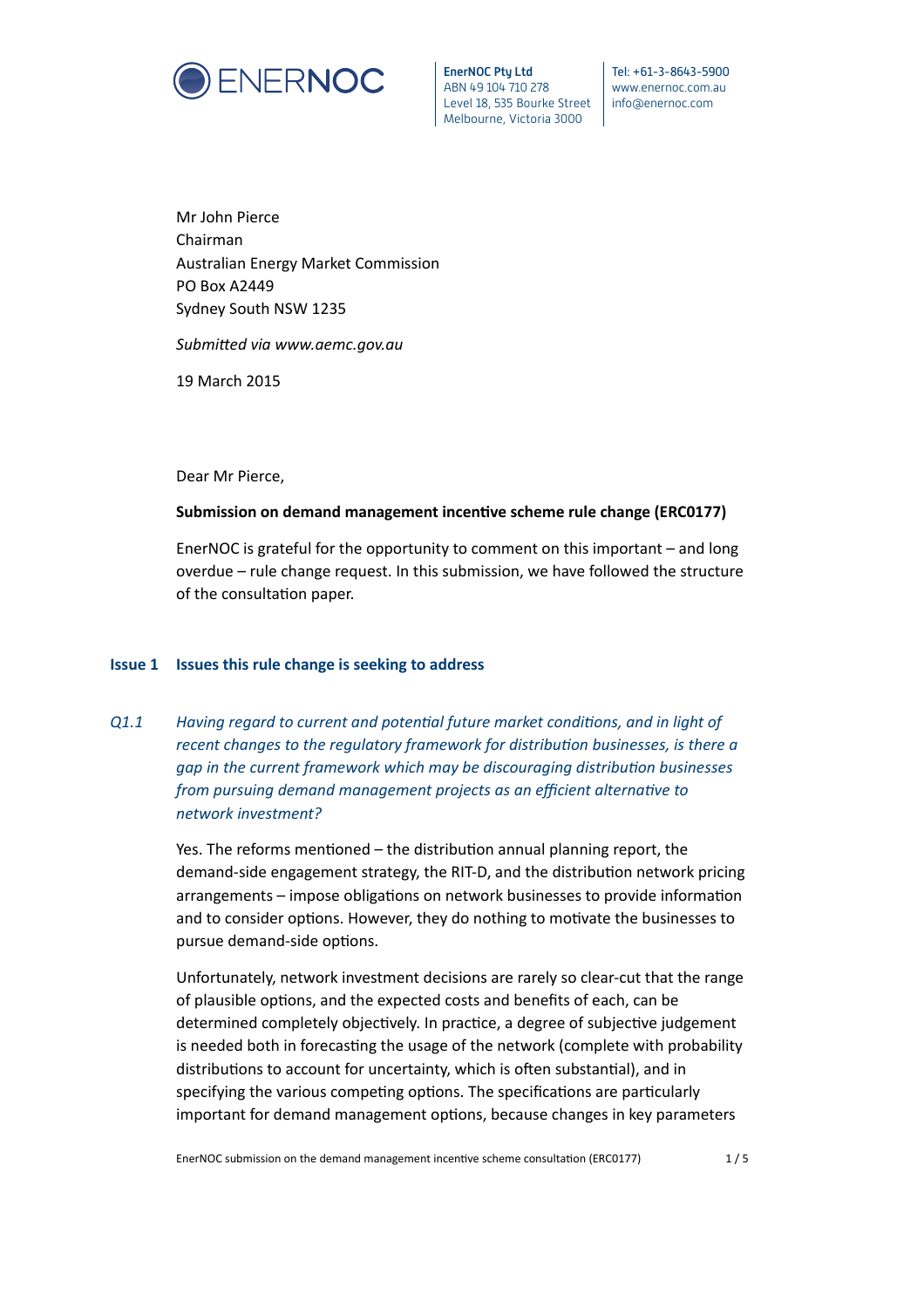such as lead time or maximum annual hours can render an otherwise low-cost option prohibitively expensive.

This unavoidable subjectivity means that in practice network businesses have considerable freedom to choose whichever option suits their preferences, regardless of whether it is really the most efficient option: it would be almost impossible for any other party, including the AER, to prove that a particular decision was actually inappropriate.

As a result, incentives matter. We should expect efficient businesses to pursue the most profitable option. The role of the incentive scheme is to nudge the network business towards favouring demand management options when they are the most efficient, by making such a course the most profitable one.

## *Q1.2 If a gap does exist, where does it lie? Is it a product of the provisions in the NER or a result of the current design of the DMEGCIS applied by the AER?*

The gap is in the current design of the DMEGCIS, as applied by the AER. As noted in the consultation paper,<sup>1</sup> it does not provide network businesses with an opportunity to make profits on demand management projects, and, as such, is not a true incentive scheme: it does not reward a business for delivering defined goals.

For the many reasons identified in the rule change proposals and in the consultation paper, network businesses have a preference for solutions involving network infrastructure. An effective incentive scheme would reward network businesses that overcame this tendency.

There may be another gap, relating to transmission networks. In the AEMC's 2012 Power of Choice review, there was broad agreement amongst stakeholders that similar demand management incentive schemes should be apply to both distribution and transmission network businesses. In its final report, the AEMC recommended against this, but the rationale for this recommendation was simply that:

"The incentive regulation framework for transmission business is subject to *change under the network regulation rule change plus the AEMC Transmission Frameworks Review is looking at the issue of transmission incentives generally."2*

The Transmission Frameworks Review has since been completed, and has not addressed the issue of incentives for demand management.<sup>3</sup> What's more, the

<span id="page-1-1"></span><span id="page-1-0"></span>EnerNOC submission on the demand management incentive scheme consultation (ERC0177) 2/5

Consultation [pa](#page-1-0)per, pp. 10, 25.

AEMC, Power of choice review - giving consumers options in the way they use electricity, Final Report, 30 November 2012, p. 214.

AEMC, *Transmission Fra[me](#page-1-1)works Review*, Final Report, 11 April 2013 has no mention of demand management.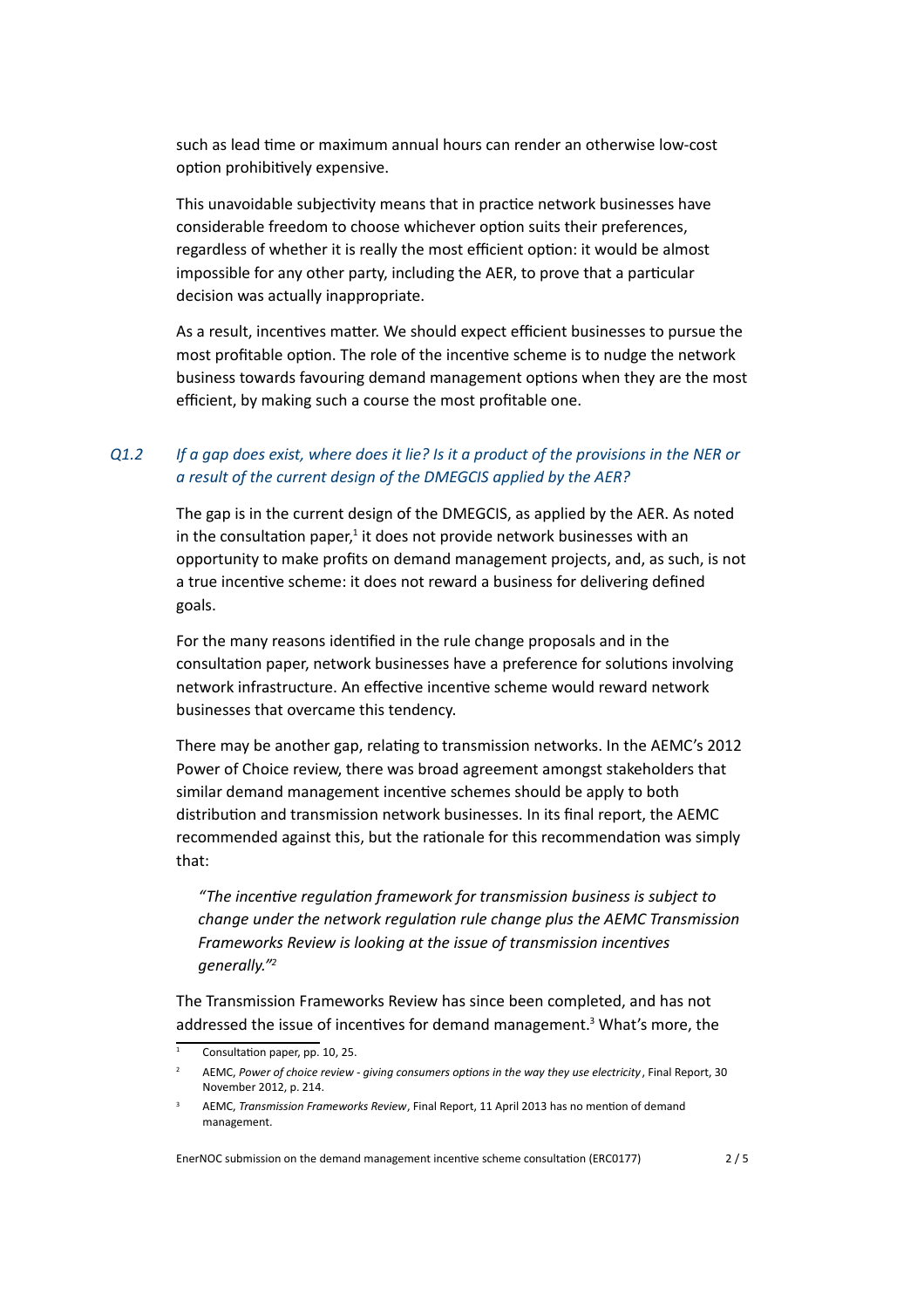AEMC has subsequently made a draft recommendation against implementing Optional Firm Access, the core recommendation of the review.<sup>4</sup> In the light of this lack of progress, we recommend that the rule should be extended to cover transmission network businesses as well as distribution network businesses.

#### **Issue 2 Proposed DMEGCIS**

*Q2.1(a) Having regard to the level of flexibility and discretion afforded to the AER in designing and applying other incentive schemes under Chapter 6 of the NER, is the level of flexibility and discretion currently afforded to the AER in relation to the DMEGCIS appropriate?*

No. Despite already having the power to introduce an effective incentive scheme, the AER has chosen  $-$  for reasons that have never been satisfactorily explained  $$ not to do so. More prescription is therefore required.

# *Q2.1(b)* If there is benefit in providing more prescription in the NER, is the level proposed *by the COAG Energy Council and the TEC in their rule change requests appropriate?*

The two rule change requests may still leave too much discretion to the AER, in that they still propose giving the AER the ability to impose an ineffective incentive scheme – for example, by setting the network business's share of the benefits to zero.

#### **Issue 4 Demand management incentive scheme**

*Q4.1 If distribution businesses are able to receive a payment based on a proportion of* the market benefits produced by a demand management project, is this likely to *increase investment in projects that will deliver broader market benefits that are in the long term interests of consumers?*

> Yes. Since there will be some reward for the network business, it is better than the status quo.

This method of formulating the reward, although very conservative, means that there is no possibility of the available incentive causing a network business to pursue a demand management project that does not further the long-term interests of consumers.

AEMC, *Optional Firm Access, Design and Testing*, Draft Report, 12 March 2015.

EnerNOC submission on the demand management incentive scheme consultation (ERC0177) 3/5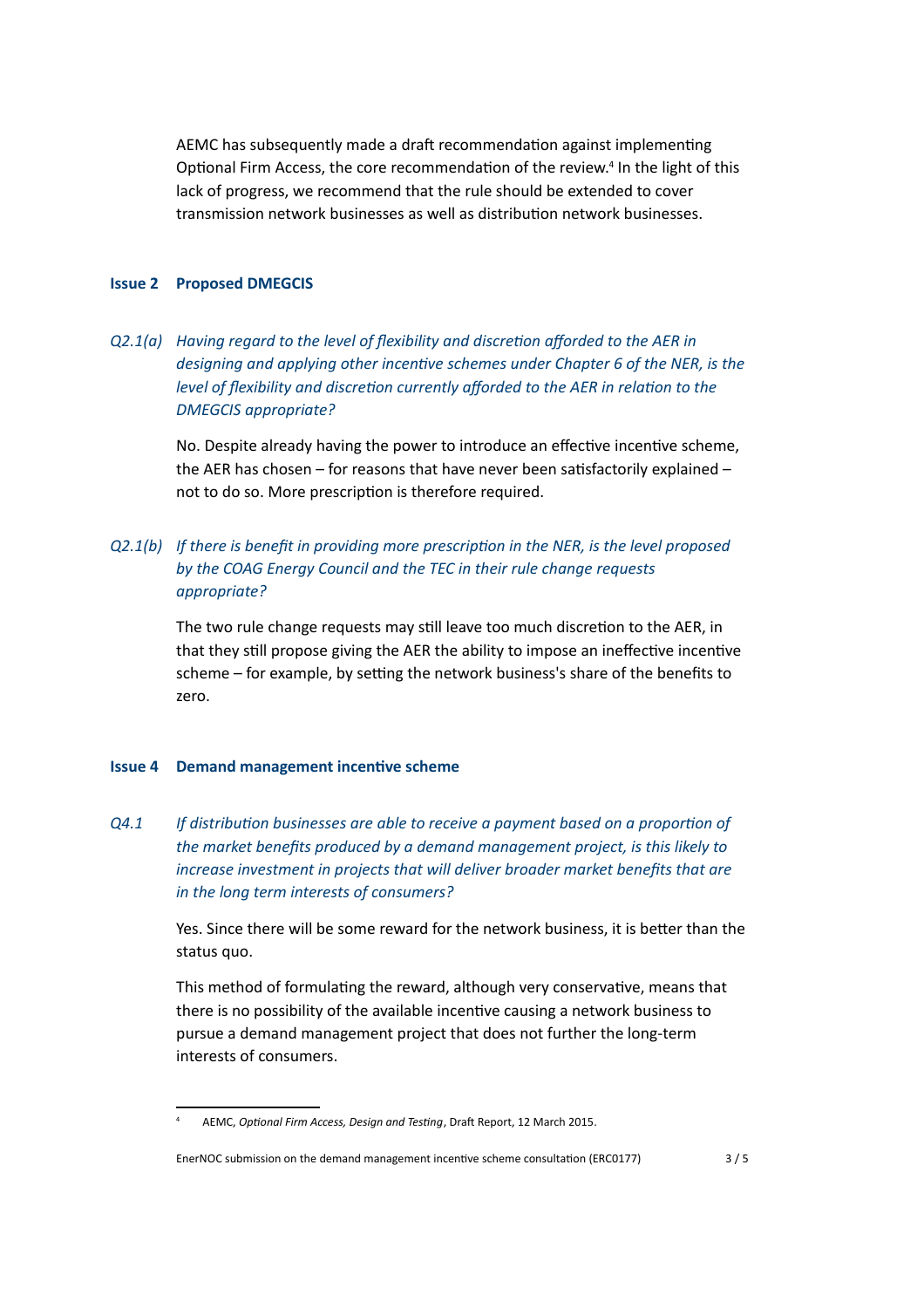The comment in the COAG Energy Council rule change request that setting a cap on the share of the market benefits that the network can retain "has the benefit of promoting certainty for DNSPs about the returns available for implementing demand management projects"<sup>5</sup> is curious. A floor would give a network business such certainty; a cap does not do so at all. We would support a 30% floor.

The consultation paper comments<sup>6</sup> that the RIT-D was also intended to ensure that efficient non-network solutions [a](#page-3-0)re identified. As discussed in our comments on Issue 1, an obligation by itself cannot bring about the necessary behavioural change; an effective incentive is a[lso](#page-3-1) needed.

The provision of this reward will require collection of data about the level of demand management activity, its costs, and the avoided costs. To quote the AEMC, "an incentive scheme is only effective if it changes a business's behaviour and results in a net cost saving to consumers."7 The data that is collected should be used to judge the effectiveness of the DMIS and to calculate metrics that can be used to benchmark the network businesses' demand management activities. The AER should then use these benchmarks t[o i](#page-3-2)nform their assessment of network businesses' expenditure proposals.

*Q4.2* Given that the majority of distribution businesses are expected to be regulated *under a revenue cap in the near future, is there value in amending the rules to explicitly require the inclusion of a payment for any foregone revenue resulting from implementing a demand management project approved under the innovation allowance? Should the AER retain discretion as to whether this component is appropriate?*

> If any business remains under some form of price cap, then it will need to be compensated for foregone revenue. Businesses under a revenue cap do not need such compensation. There does not seem to be any room or need for discretion here. Ideally, all network businesses would have their revenues fully decoupled from throughput, so the issue would not arise.

# *Q4.3 In light of the recent changes to the distribution network pricing arrangements, what are the potential benefits of requiring that the DMEGCIS include tariff based demand management options, in addition to non tariff based options?*

It is straightforward to determine the effectiveness of non-tariff-based demand management schemes, because customers are explicitly enrolled for the scheme, and their performance must be assessed because it affects their payments. In contrast, assessment of tariff-based schemes is much harder, requiring a great

<span id="page-3-2"></span><span id="page-3-1"></span><span id="page-3-0"></span>EnerNOC submission on the demand management incentive scheme consultation (ERC0177) 4/5

<sup>5</sup> COAG Energy Council, rule change request, p. 6.

Consultation paper, p. 28.

AEMC, Power of choice review - giving consumers options in the way they use electricity, Final Report, 30 November 2012, Sydney, p. 207; also quoted in the consultation paper, p. 26.